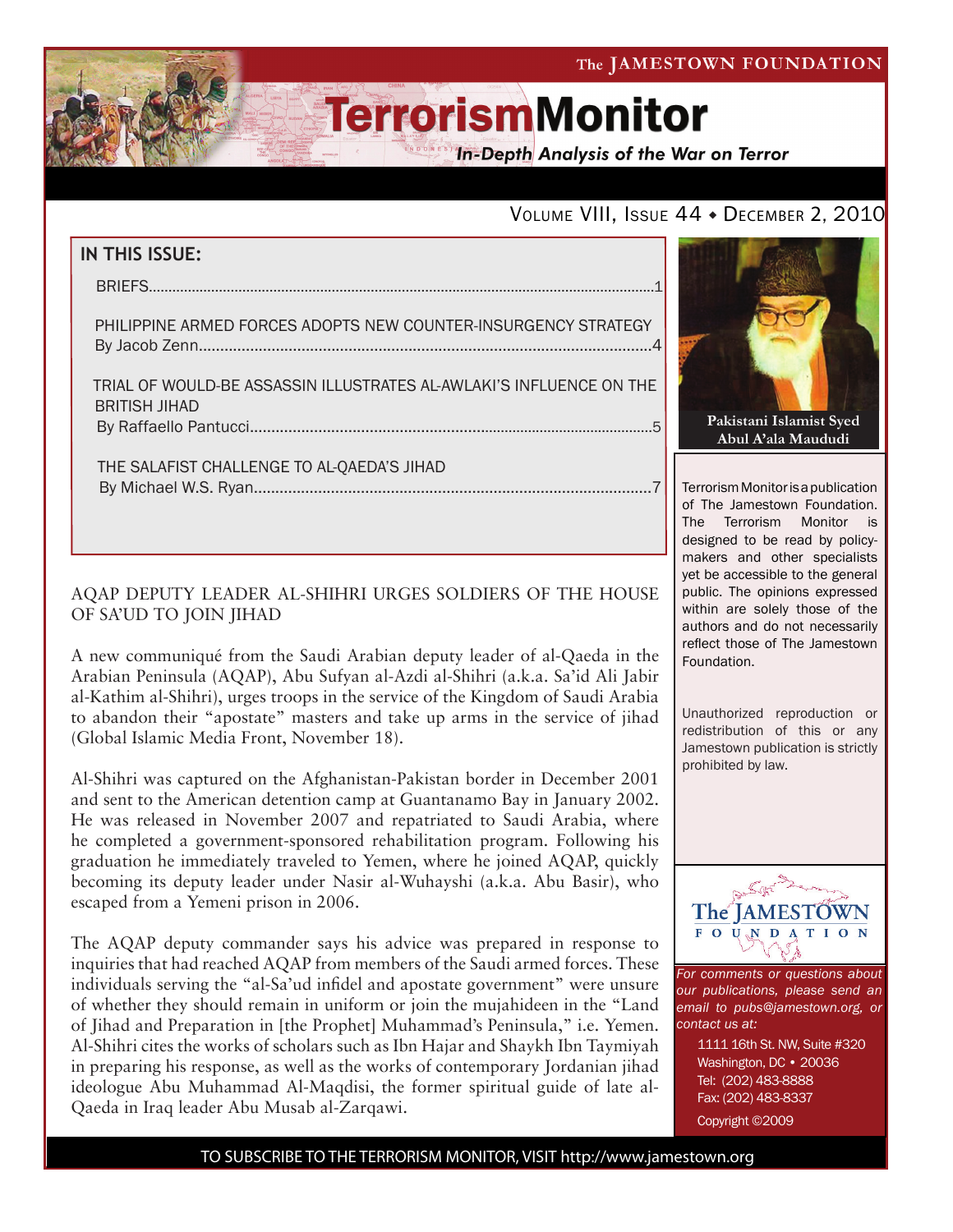Besides the apostasy of the Saudi rulers, who have allied themselves with "Jews and Crusaders," al-Shihri also accuses the regime of promoting "moral corruption, permitting the forbidden intermingling of the two sexes and the spread of nakedness and unveiling, and the corruption of society from drugs, alcohol and other types of clear sins…"

Al-Shihri condemns the treatment of Haylah al-Qusair (a.k.a. Umm Rabbab), a rare female al-Qaeda leader who joined the organization in 2004 after her husband was killed. Since her arrest earlier this year, al-Shihri says the "shaykhs of Satan, the scholars of al-Sa'ud" have "spoiled her reputation, sitting with her, debating with her and pressuring her through her daughter Rabbab, who was shackled in chains."

Al-Shihri also warns of the regional machinations of the Jews of Israel and the "Magian Rafidites," a pejorative appellation for Iranian Shiites that implies both paganism and religious deviation: "Understand well that the Muslim nation may soon enter a war, the ferocity of which none but Allah knows." According to the AQAP leader, the Jews seek to rebuild the Temple of Solomon and establish Greater Israel, but have been foiled by the Salafi-Jihadi movements in Gaza. The "Magian Rafidites" of Iran are set on seizing the holy cities of Mecca and Medina according to al-Shihri, who says "the Jews will launch a war against Iran, but the actual battleground will be al-Sham (i.e. Greater Syria, or the Levant) and the Arabian Peninsula."

Al-Shihri instructs would-be jihadis in the armed forces to focus their attentions on targets in nearby Israel:

> Openly declare your disobedience to the commands of the idolaters [i.e. the royal family] and do not direct your weapons at Muslims who have rebelled against the idolators… Rather, aid them and direct your weapons towards Israel which is only a few kilometers away from you, whose lights can be seen from Haql, an area in the north of the Arabian Peninsula. The pilots among you should seek martyrdom over the skies of Palestine, and those in the navy should point their weapons at the Jews there, earning the honor of martyrdom in the Cause of Allah.

For the soldiers of Saudi Arabia, al-Shihri offers the following advice:

### TerrorismMonitor Volume VIII • Issue 44 • December 2, 2010

- Form small cells to recruit those in the military and political fields who can aid the cause, especially "those who belong to the Air Force, or are responsible for weapons depots, are officials in the army, Interior Ministry, operations centers or media…"
- Work secretly in creating operational cells to gather intelligence and identify key targets.
- Guards of the government and royal family should emulate the example of Khalid Ahmed Showky al-Islambouli, the Egyptian military officer who played a key role in the assassination of Egyptian president Anwar Sadat in 1981.
- Employees of the Interior Ministry should gather intelligence from ministry records and pass this along to al-Qaeda.
- Avoid spilling blood unnecessarily, "even if it results in delays in attacking specified targets."
- Imprisonment should be avoided in favor of martyrdom.

YOWERI MUSEVENI ACCUSES INTERNATIONAL FORCES OF "ENJOYING THEMSELVES IN THE OCEAN" AS UGANDAN TROOPS BATTLE AL-SHABAAB

Ugandan president Yoweri Museveni became the first foreign head of state to visit Somalia in over 20 years when he made a three hour visit to Mogadishu on November 28. Though the president's visit was a carefully concealed secret until his arrival, it served as confirmation of Museveni's continuing commitment to the political stabilization of Somalia and the elimination of radical Islamist groups such as al-Shabaab and Hizb al-Islam. Ugandan troops form the majority of the African Union's peacekeeping force in Somalia, the African Union Mission in Somalia (AMISOM). Though many other nations have pledged military support to the mission, only Burundi has actually sent troops to support the Ugandans.

After landing, Museveni travelled to the AMISOM Halane base camp and met with AMISOM commanders, including Ugandan force commander Major General Nathan Mugisha, Burundian deputy commander Major General Cyprian Hakiiza, Ugandan contingent commander Colonel Michael Ondonga and AMISOM's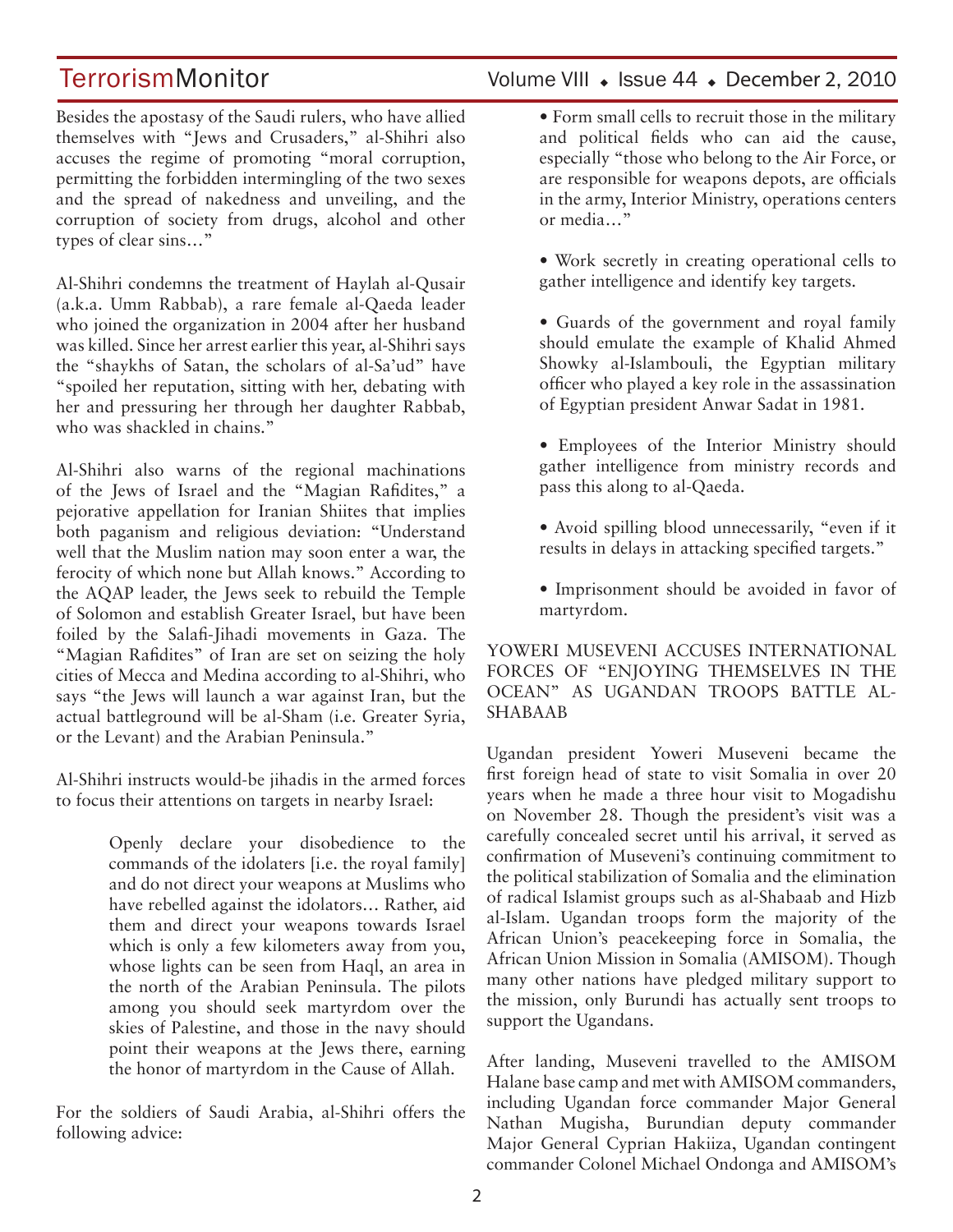Ugandan chief-of-staff Colonel Innocent Oula (*Daily Monitor* [Kampala], November 29). The president also met with Somalia's Transitional Federal Government (TFG) president Shaykh Sharif Shaykh Ahmed and the new Prime Minister, Muhammad Abdullahi Muhammad.

With Uganda and Burundi engaged in frontline combat to preserve the imperiled TFG, Museveni was critical to the point of sarcasm in commenting on what he described as a lack of seriousness regarding Somali security issues on the part of the international community, which maintains an expensive deployment of warships off the Somali coast that has had little impact on piracy and virtually no impact on the internal struggle for Somalia:

> We want more troops from Uganda or from anywhere in Africa. Uganda is a country of 33 million people, so we could mobilize three million people. But who will pay for it? International support is not enough. [The international community] don't take the Somali problem seriously. They are busy enjoying themselves in the ocean, having a nice time in the ocean. Do you know how much money they spend in the ocean? The pirates who go to the ocean to steal from ships come from land. Have you heard that Somalis have become aquatic? (*Daily Monitor*, November 29; *New Vision* [Kampala], November 29).

AMISOM troops have assumed the burden of defending the TFG from Islamist assaults. A continuing effort to train the TFG's own military force has been largely unsuccessful with a lack of discipline and resources cited as the main problems. Somali information minister Abdirahman Omar Osman recently admitted that the TFG's failure to make regular payments to its troops and the appeal of al-Shabaab's Islamic propaganda have led to defections from TFG forces (*Daily Monitor*, November 7). The TFG mandate expires in August 2011, leaving an uncertain future for Somalia.

Though the Islamists continue to control most of southern Somalia, Ugandan Colonel Michael Ondoga says progress has been made in recent months in Mogadishu, where AMISOM troops have expanded the area under the control of the TFG to roughly 50% of the city, the largest area secured by the peacekeeping force since its deployment three years ago. The next step is to take Mogadishu's Bakara Market (currently in the hands of al-Shabaab), but further offensives are

### Volume VIII · Issue 44 · December 2, 2010

hampered by insufficient forces to consolidate and hold positions already taken (*New Vision*, November 29). The market was the scene of several days of heavy fighting and shelling that coincided with Museveni's visit (Garowe Online, November 30).

Ugandan diplomats have argued with the UN Security Council (whose chairmanship Uganda will relinquish next month) that an enhanced AMISOM force of 20,000 men would be cheaper and more effective in dealing with piracy than a varied naval presence that lacks a unified leadership (*New Vision*, November 14). Burundi's President Pierre Nkurunziza has also called for reinforcements and a more aggressive mandate for AMISOM (Garowe Online, November 19). Burundi has just sent an additional battalion to AMISOM, bringing the peacekeeping force up to the original projected strength of 8,000 men for the first time (*Daily Monitor*, November 26).

Museveni's visit was not well received by Hizb al-Islam, whose spokesman Shaykh Muhammad Osman Arus claimed AMISOM was committing genocide in Mogadishu: "[Museveni] came here to witness how the Muslim people are being harmed. He must have felt pleased by the atrocities committed." The shaykh pledged new attacks on AMISOM to demonstrate the Islamists' displeasure (*Africa Review* [Nairobi], November 30).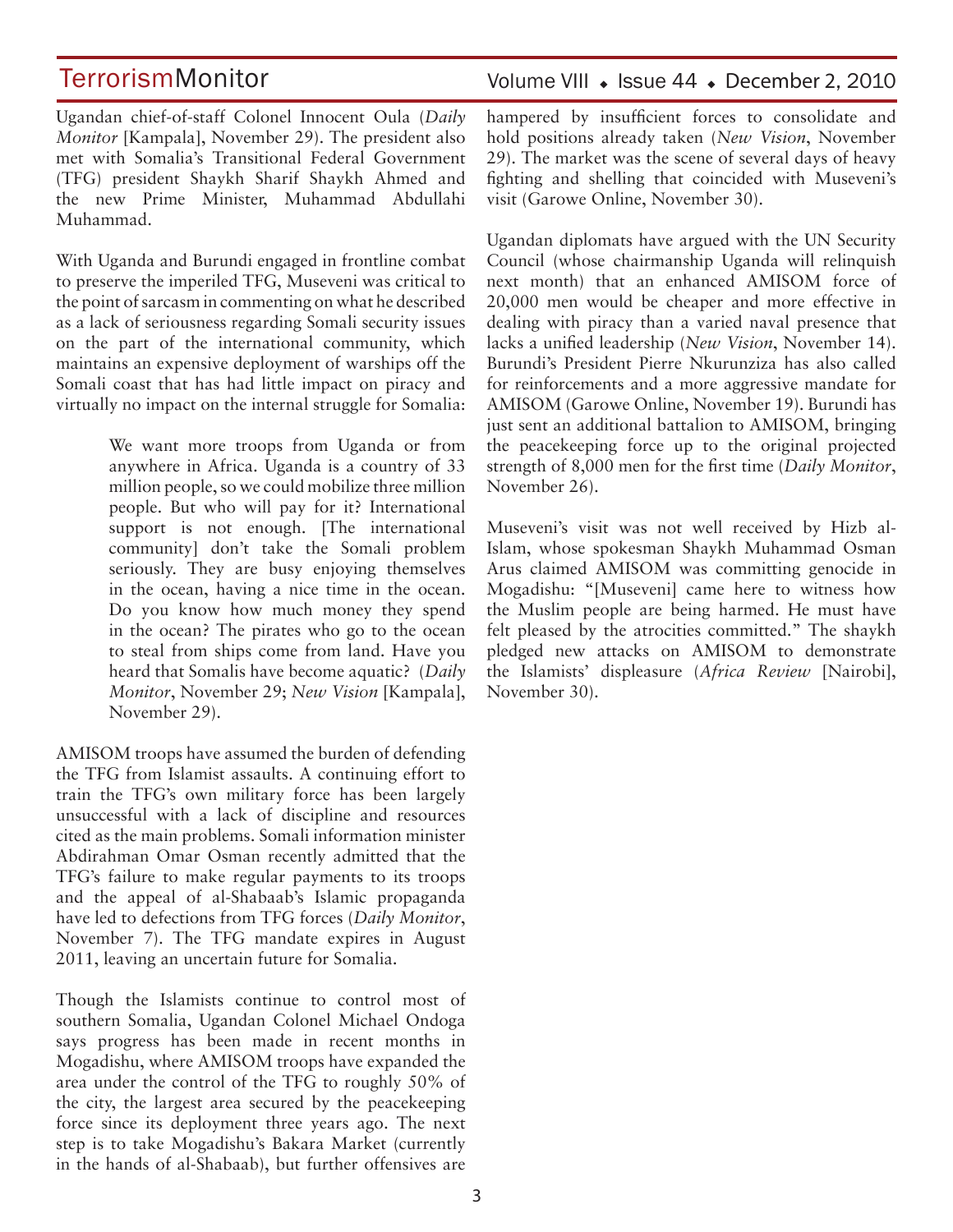# **Philippine Armed Forces Adopts New Counter-Insurgency Strategy**

*By Jacob Zenn*

The Philippine military's new operational strategy<br>
in Mindanao involves the transfer of Marines<br>
from Basilan to Central Mindanao as part of a<br>
realization of forces Armed Forces of the Philippines in Mindanao involves the transfer of Marines realignment of forces. Armed Forces of the Philippines (AFP) chief-of-staff Lieutenant General Ricardo David confirmed on November 4 that a Marine brigade is being transferred from Basilan province, where Abu Sayyaf members are hiding, to Central Mindanao, where the Moro Islamic Liberation Front (MILF) is located. The combat units moving to Cotabato City are part of the "national maneuver forces" and are thus capable of being deployed anywhere in the Philippines (GMA News TV, November 4).

The new counter-insurgency plan is set to be implemented in January 2011. As a result of the plan, the Army will become the dominant force in Basilan. The retirement in November of Wesmincom (Western Mindanao Command) commander Lieutenant General Benjamin Dolorfino, a former Marine commandant, may also pave the way for an Army general to be appointed as the next Commander of Wesmincom. Wesmincom covers the two main Abu Sayyaf hideouts, Basilan and Sulu Provinces, and also Tawi-Tawi Province and the Zamboanga Peninsula.

The rise of kidnapping incidents in Central Mindanao prompted the Cotabato City business community and prominent locals to request the return of the Marines to the area. The Marines were stationed in Cotabato City in 2002, but moved to Basilan in order to conduct an offensive against Abu Sayyaf. AFP chief Ricardo David denies that the transfer of the 1st Marine Brigade back to Central Mindanao represents a shift in operational focus from Abu Sayyaf to the MILF. National Defense Secretary Voltaire Gazmin maintains that the transfer is a response to requests for more security from local people and that the move has support from religious and government leaders (GMA News TV, November 4).

The transfer of forces to Cotabato City was made possible by the success of the relentless, intelligencedriven military operations that have significantly reduced the threat from Abu Sayyaf in Basilan. According to Lieutenant General Dolorfino, Abu Sayyaf "has been on the run, so many of their leaders have been neutralized"

TerrorismMonitor Volume VIII • Issue 44 • December 2, 2010

(*Philippine Daily Inquirer*, November 5). Abu Sayyaf's strength is now estimated at 400 fighters, less than half the 2002 total.

Other insurgent groups in the Philippines are also weakened or in conflict. In Samar, Bicol, Carage, Northern Luzon, Central Luzon and Negros, where the communist New People's Army (NPA) insurgency is still ongoing, the NPA's strength has been reduced from its 25,000 fighters in the 1980s to 5,000 fighters today (*Philippine Daily Inquirer*, November 20). In Central Mindanao, the MILF is suffering from factional rivalries and has been fighting with the Moro National Liberation Front (MNLF) since March 2009 (*Zamboanga Today*, July 31).

The new anti-insurgency plan continues the Arroyo-era goal of "finishing off" Abu Sayyaf and other insurgent groups, but the strategy of force is no longer the focus. Lieutenant General Raymundo Ferrer, the new Wesmincom commander, says the "military operation has been shifted to peace and development as a new strategy in addressing the remnants of the militants and the root causes of terrorism in the region." Ferrer says that the AFP is "working on the framework of securing peace and development because development will overcome the problem of insurgencies and quell the threat of terrorism (*Philippine Star*, November 23).

In Basilan, for example, the strategy involves surgical military operations enhanced by civil-military economic development programs that are intended to separate public support from Abu Sayyaf and keep the fighters on the run (*Sun Star* [Zamboanga], May 26). No longer will the AFP engage in large-scale military operations in Basilan or comb the jungles searching for Abu Sayyaf members concealed among the local population. Such operations are "counter-productive" because they lead to large displacements of people and cause locals to have negative perceptions of the military (Asia Times, June 19).

In Central Mindanao, the transfer of troops to Cotabato City may be a way to gain leverage and pressure the MILF to revive negotiations with the government. Talks have stalled since the Supreme Court stopped the government from signing the Memorandum of Agreement on Ancestral Domain (MOA-AD) in 2008, which would have expanded the existing Autonomous Region in Muslim Mindanao (ARMM) to an additional 712 villages. President Benigno Aquino III has declared peace talks with the MILF to be a "top priority" and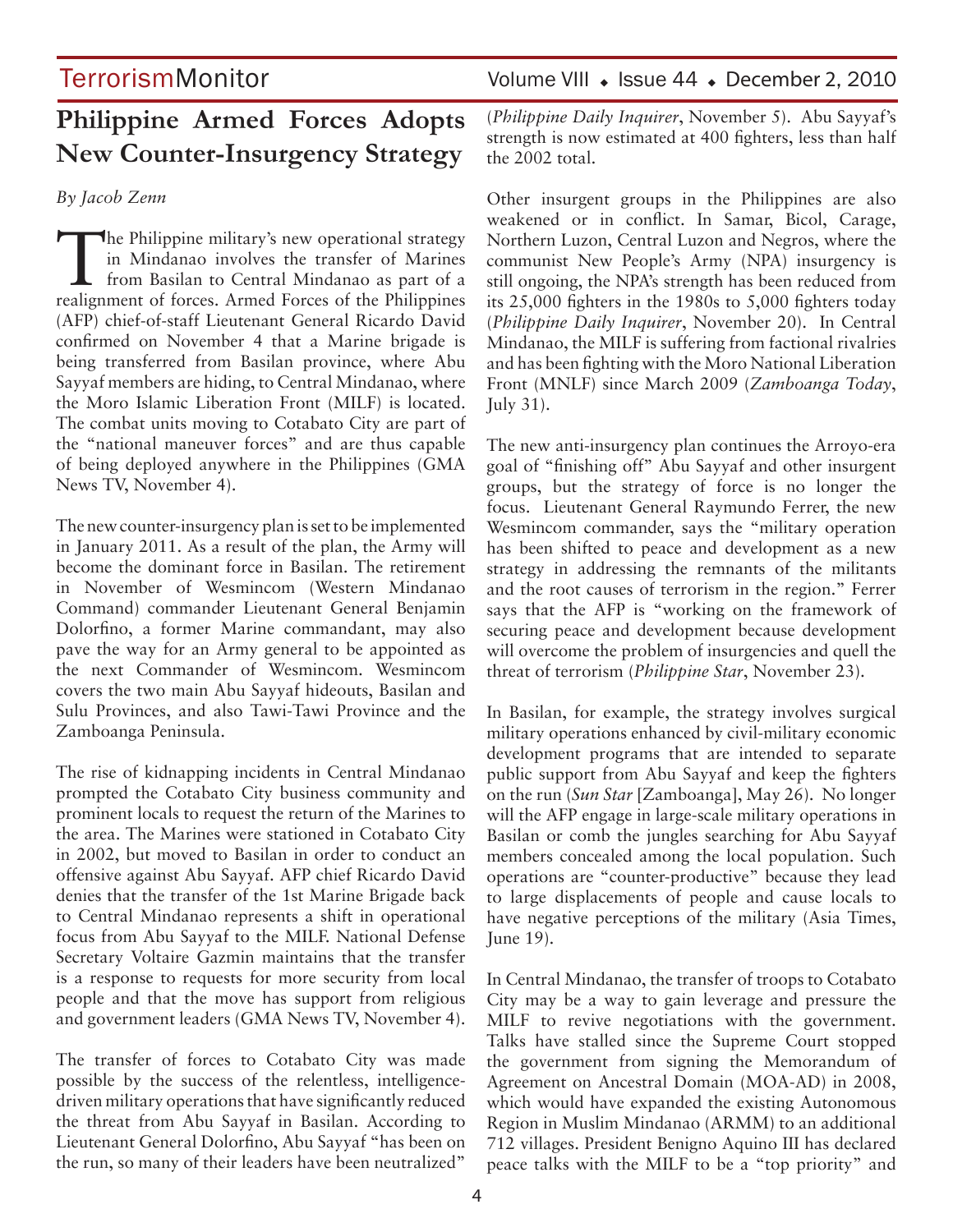is trying to bring the MILF back into negotiations (*Philippine Star*, November 1; ABS.CBN News, November 20).

The military developed this new strategy with input from civil society. New aspects of the anti-insurgency plan that were absent in the expiring and much criticized "Bantay Laya" plan (associated with a wave of extrajudicial killings) include greater transparency, an end to human rights violations, the promotion of good governance within local administrations and the AFP, and using less combat in favor of more peaceful tactics (*Philippine Daily Inquirer*, November 21). Under the new strategy the military will cease to use the words "destroy," "neutralize" and "terminate" and instead will refer to "winning the peace." Armed Forces chief Ricardo David gives his support to the plan because he believes to achieve victory "you have to have a clear human rights advocacy" (GMA News TV, November 16).

*Jacob Zenn is a third-year law student and Global Law Scholar at Georgetown Law and was a Young Leader at the Pacific Forum - Center for Strategic and International Studies conference on "US-Thai-Philippine Alliance Cooperation" in Bangkok on October 24-27, 2010.*

Note:

1. Interview with an official from the Philippine Department of Defense.

Volume VIII · Issue 44 · December 2, 2010

# **Trial of Would-Be Assassin Illustrates al-Awlaki's Influence on the British Jihad**

 *By Raffaello Pantucci*

The conclusion in early November of the trial<br>
against 21-year-old Roshonara Choudhry,<br>
convicted of attempting to murder British<br>
member of Berliament Stanben Timms, marked the and against 21-year-old Roshonara Choudhry, member of Parliament Stephen Timms, marked the end of a case that dealt with the importation of the concept of the "lone jihadi" as espoused by American-Yemeni jihad ideologue Anwar al-Awlaki. According to Peter Clarke, the former head of London's Counter Terrorism Command, Choudhry's actions highlighted the fact that "we are nowhere near getting the counter-narrative [to jihad] through," and were described by British police as the first instance in which an al-Qaeda inspired Briton attempted an assassination on British soil (*Guardian*, November 3). [1]

The strange case of Roshonara Choudhry first came to the public's attention on May 14, 2010, when she walked into MP Stephen Timms' constituency office for an appointment she had made. Specifying that she had to see the MP rather than an assistant, when she arrived for her appointment Choudhry seemed "anxious" to the security guard working in the office (*Telegraph*, November 2). After a short wait, Mr. Timms came out of his office to greet the young woman, who approached him as though to shake his hand. All dressed in black and wearing traditional Muslim garb, Timms "was a little puzzled because a Muslim woman dressed in that way wouldn't normally be willing to shake a man's hand, still less take the initiative to do so" (*Telegraph*, November 2). In fact, as described by Choudhry, the outstretched hand was a ruse: "I walked towards him with my left hand out as if I wanted to shake his hand. Then I pulled the knife out of my bag and I hit him in the stomach with it. I put it in the top part of his stomach like when you punch someone" (*Telegraph*, November 2).

The security guard and one of Timms' assistants quickly restrained the young girl, and police and ambulance services were summoned. In an interview conducted hours after her arrest, Choudhry was open in describing her desire to die in the course of her action: "I wanted to be a martyr," since "that's the best way to die… It's an Islamic teaching." [2] Prior to her attack, Choudhry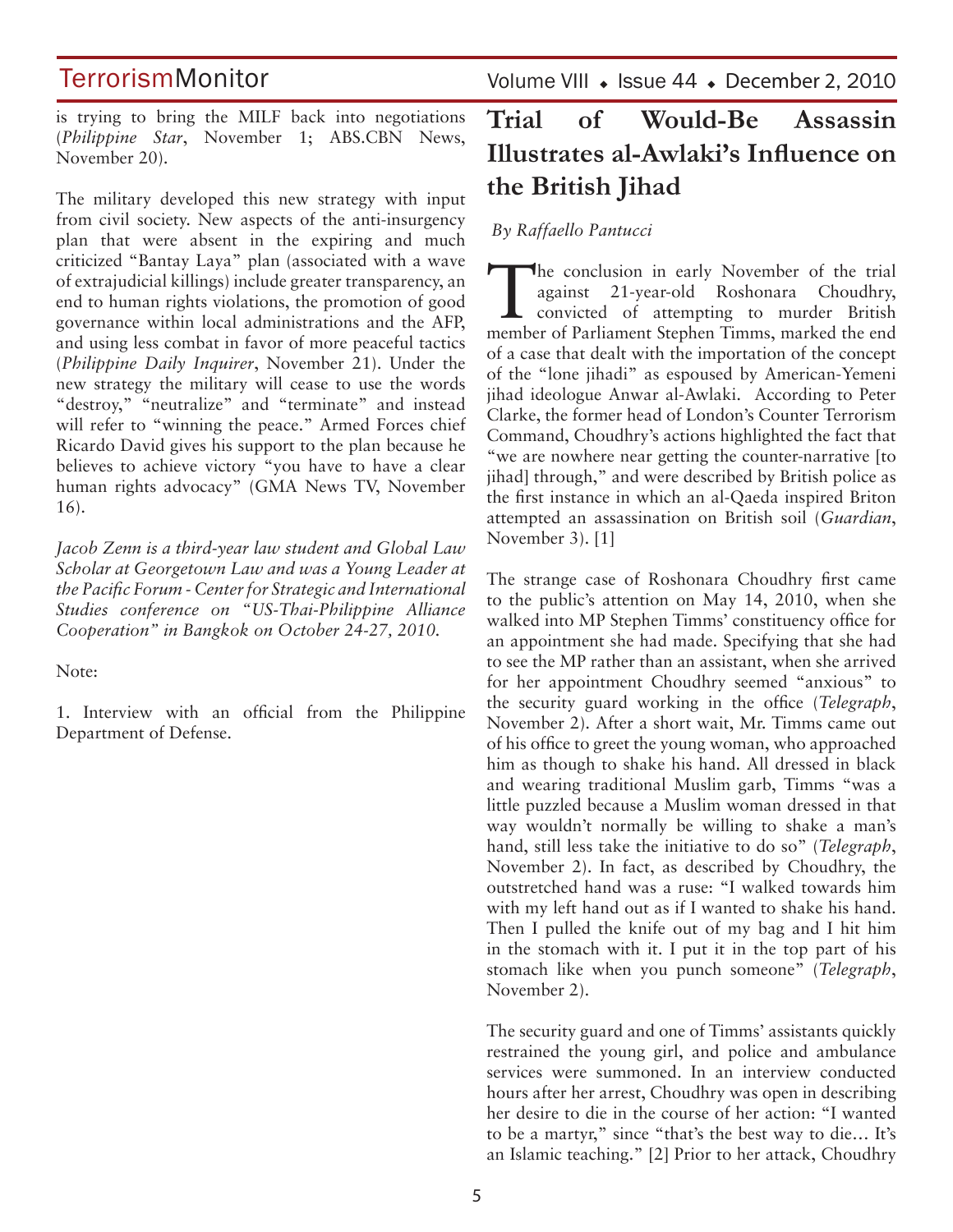decided to clear all of her debts, something typical of aspirant Islamist martyrs (*Guardian*, November 2). When asked why she targeted Timms in her attack, Choudhry responded, "I thought that it's not right that he voted for the declaration of war in Iraq," adding that the ideas for this path of vengeance came from "listening to lectures by Anwar al-Awlaki" she found on the internet.

Choudhry appears to have been something of a model student, working up from humble beginnings in East London as one of five children of a Bangladeshi tailor. At the time of her attack, the family was largely living off of benefits and monies the children were able to raise through work. Her background did not prevent Choudhry from earning a place at the prestigious King's College, London, where she studied English and Communications. In her spare time, she volunteered at an Islamic school and was seen as a prize student on course to achieve a first-class degree (the highest level in the British university system) (*Guardian*, November 2).

Sometime during her third and final year, Choudhry underwent a transformation and decided to drop out of her course: "Because King's College is involved in things where they work against Muslims….they gave an award to [Israeli politician] Shimon Peres and they also have a department for tackling radicalization….So I just didn't wanna go there anymore…cos it would be against my religion." By her own account, the path that led her to attacking Timms was set in motion prior to her decision to drop out. She discovered Anwar al-Awlaki's speeches sometime in November 2009, claiming that she found them through her "own research." From his lectures she got the idea that "as Muslims we're all brothers and sisters and we should all look out for each other and we shouldn't sit back and do nothing while others suffer." She was particularly taken by al-Awlaki's speeches as "he explains things really comprehensively and in an interesting way so I thought I could learn a lot from him and I was also surprised at how little I knew about my religion so that motivated me to learn more."

According to Choudhry, it was a video featuring the late Shaykh Abdullah Azzam (1941-1989) and his instruction that it is "obligatory on everyone [i.e. every Muslim] to defend [Muslim] land" that pushed her into the decision to act sometime in April 2010. At this point she decided to seek revenge on a member of the British parliament who had supported the invasion of Iraq using public information websites and a radical website called RevolutionMuslim.com that provided a

# TerrorismMonitor Volume VIII • Issue 44 • December 2, 2010

list of MPs who had voted in favor of the Iraq invasion. Timms was specifically chosen because according to websites she had found, "he very strongly agreed with the invasion of Iraq." Another factor was Choudhry's own experience of meeting the MP as part of a school trip sometime in 2006 or 2007. What is striking about the choice of Timms is that during this first meeting with the MP, Choudhry recalled a fellow student questioning Timms over his support of the war and of feeling that "she [the student] should be quiet and that she's embarrassing herself." Four years later, Choudhry had been radicalized to the point that she was willing to murder the same MP.

In the wake of Choudhry's arrest, there was a spike of attention in the British media about the radicalizing impact of websites. In a speech in Washington, DC, Security Minister Lady Pauline Neville-Jones raised the issue of YouTube hosting videos by radical preachers and other US websites that hosted material she described as "inciting cold blooded murder" (*Guardian*, November 3). On November 17, British police arrested 23-year-old Bilal Zaheer Ahmand from Dunstall, Wolverhampton for soliciting murder and possessing information likely to be useful to terrorists. The young man was allegedly linked to RevolutionMuslim.com, which published the list of MPs who had voted for the Iraq war and a post which praised Choudhry as a "heroine" (BBC, November 17; *Telegraph*, November 17). Whether Ahmand will be successfully convicted is still in question. A trial in July against Mohammed Gul, a 22-year-old London student who was allegedly uploading radical videos to a website and who was in contact with extremists abroad, concluded with a hung jury and will go to retrial next year (*Romford Recorder*, July 27, 2010; *Daily Mail*, February 24, 2009). For Choudhry, however, the future is clear; on November 3 she was sentenced to life imprisonment with a minimum of 15 years. She is currently being held as a "Category A" prisoner, meaning she is subject to intrusive stripsearch regimes every time someone visits, something she finds demeaning and against her faith and which has, as a result, kept her in isolation since her incarceration (*Guardian*, November 2).

*Raffaello Pantucci is an Associate Fellow at the International Center for the Study of Radicalisation (ICSR).*

Notes:

1. Peter Clarke, interview with author, November 2010.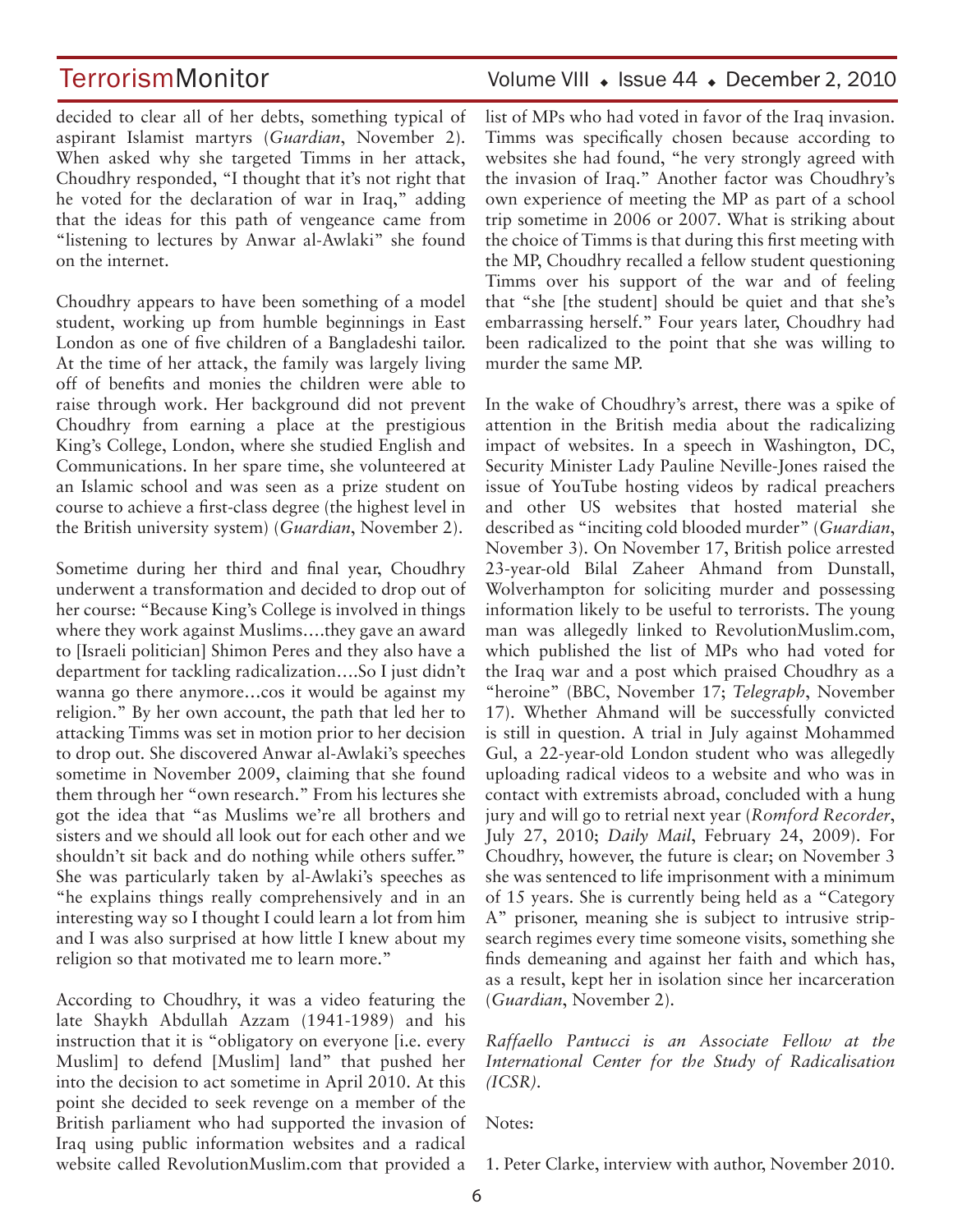2. Unless otherwise indicated, Choudhry's quotes are taken from her police interview, published by the *Guardian*, November 3, 2010:http://www.guardian. co.uk/uk/2010/nov/03/roshonara-choudhry-policeinterview.

# **The Salafist Challenge to al-Qaeda's Jihad**

#### *By Michael W.S. Ryan*

Wen commentators analyze Salafism, it is<br>
Salafism and the kind of revolutionary<br>
Salafism are all Oseds. To do athenuise is crucial to distinguish between mainstream Salafism and the kind of revolutionary Salafism promoted by al-Qaeda. To do otherwise is to lump together peaceful communities and violent revolutionary jihadists. This distinction has become increasingly important over the last few years as mainstream Salafism has emerged as an important counter to the ideology of violent jihadist groups pledged to follow al-Qaeda. Both Egypt and Saudi Arabia, the wellsprings of both versions of Salafism, have established programs to reunite revolutionary jihadists with the Sunni Muslim mainstream in their respective countries. In the war of ideas both programs have already been successful in educating the Muslim public about the way contemporary violent jihadists have deviated from the tradition they claim to be following. We may have further opportunities to judge the efficacy of these programs because they seem to be spreading. In 2006 Libyan authorities began religious discussions and negotiations with incarcerated members of al-Jama'a al-

#### Volume VIII • Issue 44 • December 2, 2010

Islamiyah al-Muqatilah bi Libya (Libyan Islamic Fighting Group - LIFG), known for its ties to al-Qaeda. In 2009 these discussions led to the release of some of its older members from prison (see *Terrorism Monitor*, June 18, 2009). The distinguishing characteristic of the members who were released was their renunciation of violence in a document that became known as *al-Muraja'at*  ("the Revisions"). The Revisions did not change the ultimate goals of these men; rather the document used arguments based on Islamic law to demonstrate that the violent overthrow of Arab and Muslim governments is illegitimate. [1]

In the most recent development, pan-Arab daily *Dar al-Hayat* reported a movement in three Algerian prisons among adherents of "Salafist jihad" to re-examine the use of violence (*Dar al-Hayat*, November 16). If successful, the article suggests, this tentative step in the direction of disarmament might be looking at the LIFG's renunciation as a model. If Algerian jihadists begin to follow in the footsteps of the Egyptian, Saudi and Libyan groups to renounce the violent path of armed jihad against the central government, we could expect to see a further weakening of al-Qaeda in the Islamic Maghreb (AQIM). AQIM has already suffered at the hands of Algerian security forces but remains active, especially in the Sahel region, more as kidnappers and bandits than as a revolutionary Islamic movement. This time, however, the attack on AQIM could come as an internal ideological reversal guided by traditional religious authorities. If this effort is successful, it would appear that mainstream Salafist religious leaders are one of the most potent complements to security operations in the struggle against the so-called "Salafi-Jihadis." It is important to note, however, that without strong security operations as leverage, programs leading to revisions would be extremely unlikely, if not impossible. This requirement does not mean that the revisions are ineffective; once jihadists sign such a document, their ideological credibility and motivation to support violence as jihadists diminishes significantly. As this movement of renunciations spreads, we need to review what Salafism means and examine its historical relation to those who call themselves Salafist-Jihadis.

Towards a Definitions of Salafism

Salafism spreads a very broad tent. Trying to frame a definition that captures all who call themselves Salafist is bound to be inaccurate to some extent. A few broad strokes toward a definition are clear. Salafism is a Sunni movement that entails adherence to the example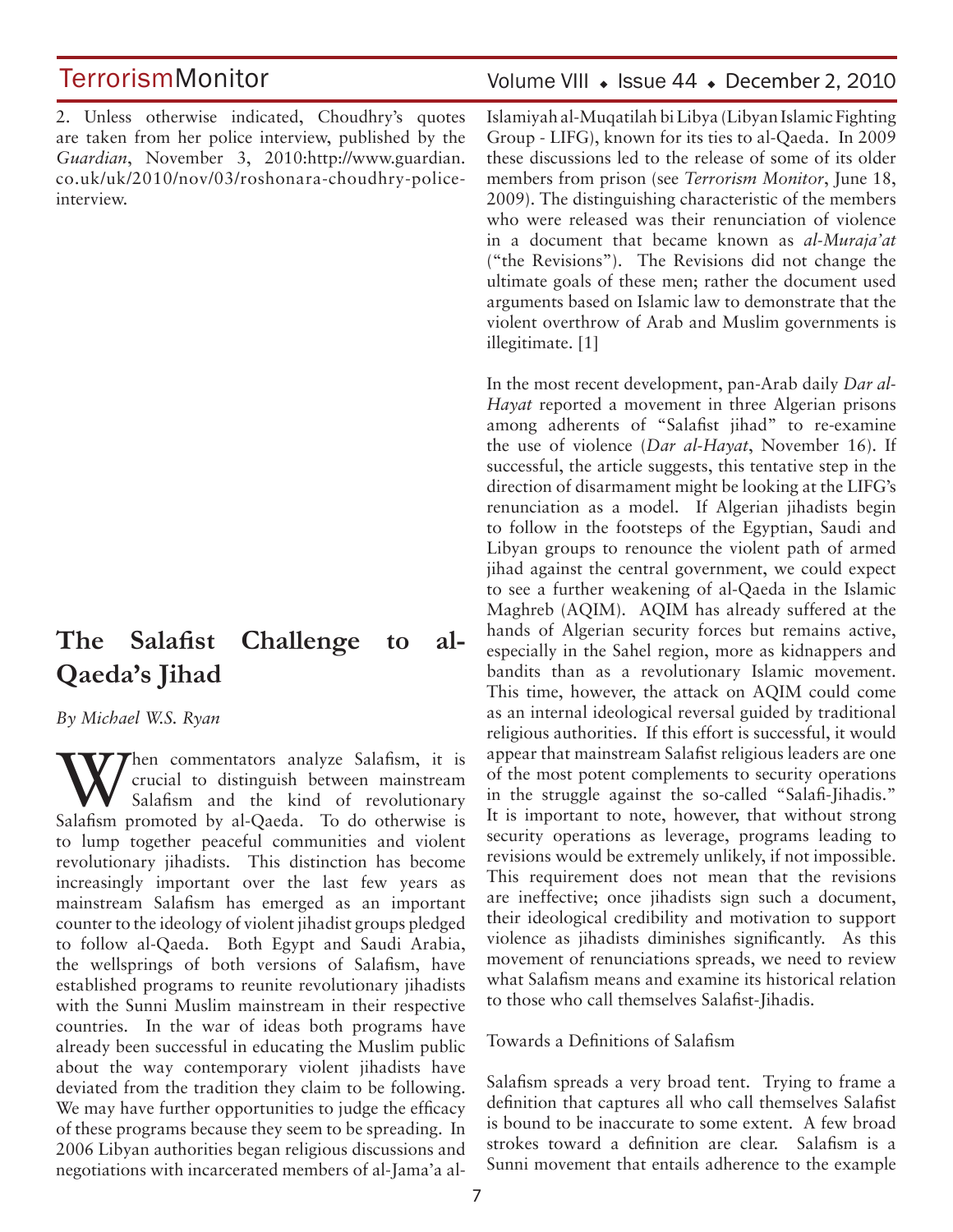of the earliest Islamic predecessors, the *Salaf*, usually associated with the earliest generations of Islam. Strict Salafists insist that Islamic law, the Shari ah, must be based on the Holy Qur an and the traditions of the Prophet Muhammad alone, although Salafists also argue that issues not settled in the sacred traditions may be addressed using human reason. Salafists generally take the position that traditions created after the Salaf are innovations and therefore forbidden. This results in most Salafists opposing Shi ism and taking a dark view of the mystical tradition in Islam, Sufism. Salafist scholars of all stripes look to the great fourteenth century religious scholar Ibn Taymiyya for inspiration. It has been argued, however, that Salafism as a theological position does not require taking any specific political position. [2]

The modern Salafist trend has two parallel points of origin - Saudi Arabia and Egypt. In Saudi Arabia and most of the Arab states of the Gulf (with the notable exception of Shiite majority Bahrain), Salafism is the majority's preferred version of Islam. In the Arabian Peninsula and especially in Saudi Arabia, Salafism can be traced to the teachings of Muhammad ibn Abd al-Wahhab (1703-1792). This version of Salafism was and is primarily reformist. It is not revolutionary. Usually, the term "Wahhabism" is used to characterize Salafism in Saudi Arabia. Saudis consider this term pejorative because it makes mainstream religion of Saudi Arabia sound like a cult centered on one man. Ibn Abd al-Wahhab was indeed important in establishing the majority approach to theology within the Arabian Peninsula. His reformist approach, however, like Ibn Taymiyya's, was meant to be a rational enterprise that opposed superstition as well as innovation in religion. His view did narrow the field concerning who should be considered a Muslim, but his focus was the chaotic eighteenth century tribal rivalry within the Arabian Peninsula, not the world. Ibn Abd al-Wahhab's theology thus does not support al-Qaeda's ideology of global jihad. His heirs today are the religious scholars who are the pillars of the modern Saudi state and al-Qaeda's enemies. The Saudi population overwhelmingly prefers its religious institutions and scholars to the revolutionary Salafism of Bin Laden. Al-Qaeda attacks these mainstream Saudi clerics with the vitriol they usually reserve for the United States.

In a parallel movement, Salafism was rediscovered more than a century later in Egypt. The term Salafism was used by Rashid Rida (1865-1935) to describe the thoughts

### TerrorismMonitor Volume VIII • Issue 44 • December 2, 2010

of his mentor, Muhammad Abduh (1849-1905). The Salafism of Muhammad Abduh, like that of his Arabian predecessor, was at its base rational. If al-Wahhab was on the conservative end of the Salafist spectrum, Abduh was at the liberal end. Abduh, moreover, was forced by circumstances to be an internationalist. He grew up in a vastly different cosmopolitan milieu in which Egyptians were confronted daily with the material superiority of European culture. Abduh's Salafism aimed at an authentic modernization of Egypt and the Near East based on a reformed interpretation of Islam. Abduh also wanted to show how Islam can be reconciled with modern thought. [3] In Abduh and Rida's thinking, the reason that the Middle East had fallen behind Europe in science and quality of life was that Muslims had lost the true meaning and basis of Islam and had turned instead to traditions that were little more than superstitions. Thinkers like Abduh were appalled at colonial-era Egyptian society, which they believed tried to imitate Europeans. Abduh's version of Salafism urged Egyptians and other Muslims to rely on their Islamic roots to modernize on a culturally authentic basis.

Over time Abduh's followers became more rigid, but education was always at the center of their modernizing agenda. An heir to this stream of thought was the founder of the Egyptian Muslim Brotherhood, Hasan al-Banna (1906-1949), who was not anti-Western as much as he was, like Abduh, against the "blind emulation" of European society. [4] One can argue whether al-Banna was Salafist or not, but as part of his political agenda he created an Islamic education project that was inspired in part by the approach of the Jesuits to education. [5] Because of the growing political importance of the Brotherhood and al-Banna's sometimes violent resistance to the colonial government, he was assassinated in 1949. The Brotherhood continued to flourish despite regular crackdowns by the Egyptian Government. During one of these crackdowns, King Faysal of Saudi Arabia opened the doors of Saudi Arabia to the Muslim Brothers, who arrived to help create the education system of Saudi Arabia and to participate in the Saudi state's development of pan-Islamic charities and educational programs. Both the Muslim Brotherhood and the state religious scholars of Saudi Arabia are considered by al-Qaeda ideologues to be within the Salafist family, but both are subjected to blistering criticism because of their "gradualist approach" and compromise with contemporary Muslim regimes.